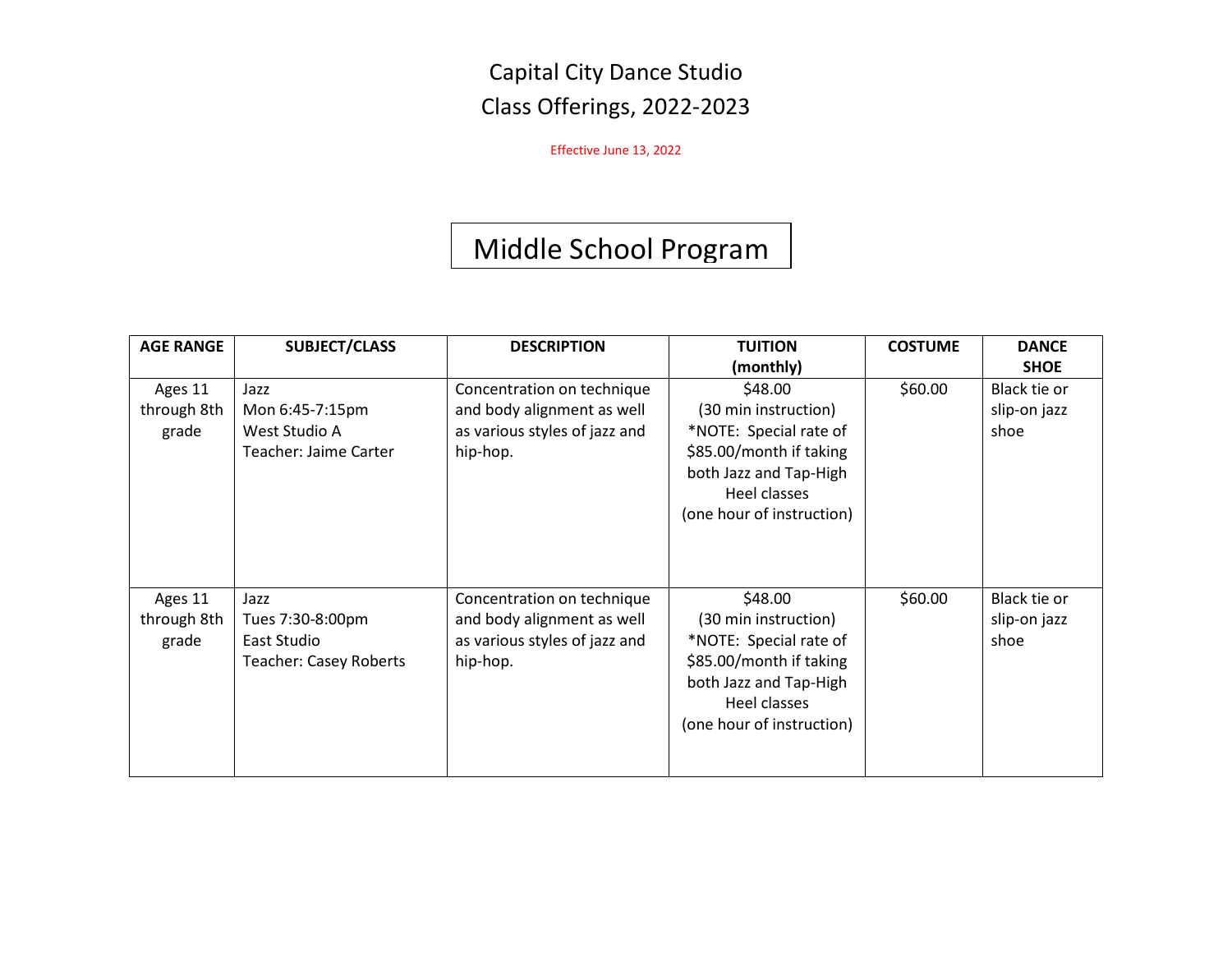## Capital City Dance Studio Class Offerings, 2022-2023

### Effective June 13, 2022

| <b>AGE RANGE</b> | <b>SUBJECT/CLASS</b>          | <b>DESCRIPTION</b>            | <b>TUITION</b>            | <b>COSTUME</b> | <b>DANCE</b> |
|------------------|-------------------------------|-------------------------------|---------------------------|----------------|--------------|
|                  |                               |                               | (monthly)                 |                | <b>SHOE</b>  |
| Ages 11          | Jazz                          | Concentration on technique    | \$48.00                   | \$60.00        | Black tie or |
| through 8th      | Thurs 7:45-8:15pm             | and body alignment as well    | (30 min instruction)      |                | slip-on jazz |
| grade            | West Studio B                 | as various styles of jazz and | *NOTE: Special rate of    |                | shoe         |
|                  | Teacher: Emily Goodwin        | hip-hop.                      | \$85.00/month if taking   |                |              |
|                  |                               |                               | both Jazz and Tap-High    |                |              |
|                  |                               |                               | <b>Heel classes</b>       |                |              |
|                  |                               |                               | (one hour of instruction) |                |              |
| Ages 11          | Tap - High Heel               | Continued development in a    | \$48.00                   | \$60.00        | Tan $1-1/2$  |
| through 8th      | Mon 6:15-6:45pm               | student's sense of rhythm     | (30 min instruction)      |                | inch heel    |
| grade            | West Studio A                 | with an emphasis on stage     | *NOTE: Special rate of    |                | buckle Tap   |
|                  | Teacher: Jaime Carter         | presence and style. More      | \$85.00/month if taking   |                | shoe         |
|                  |                               | intricate footwork involved.  | both Tap-High Heel and    |                |              |
|                  |                               |                               | Jazz classes              |                |              |
|                  |                               |                               | (one hour of instruction) |                |              |
| Ages 11          | Tap - High Heel               | Continued development in a    | \$48.00                   | \$60.00        | Tan $1-1/2$  |
| through 8th      | Tues 8:00-8:30pm              | student's sense of rhythm     | (30 min instruction)      |                | inch heel    |
| grade            | <b>East Studio</b>            | with an emphasis on stage     | *NOTE: Special rate of    |                | buckle Tap   |
|                  | <b>Teacher: Casey Roberts</b> | presence and style. More      | \$85.00/month if taking   |                | shoe         |
|                  |                               | intricate footwork involved.  | both Tap-High Heel and    |                |              |
|                  |                               |                               | Jazz classes              |                |              |
|                  |                               |                               | (one hour of instruction) |                |              |
|                  |                               |                               |                           |                |              |
| Ages 11          | Tap - High Heel               | Continued development in a    | \$48.00                   | \$60.00        | Tan $1-1/2$  |
| through 8th      | Thurs 8:15-8:45pm             | student's sense of rhythm     | (30 min instruction)      |                | inch heel    |
| grade            | West Studio B                 | with an emphasis on stage     | *NOTE: Special rate of    |                | buckle Tap   |
|                  | <b>Teacher: Emily Goodwin</b> | presence and style. More      | \$85.00/month if taking   |                | shoe         |
|                  |                               | intricate footwork involved.  | both Tap-High Heel and    |                |              |
|                  |                               |                               | Jazz classes              |                |              |
|                  |                               |                               | (one hour of instruction) |                |              |